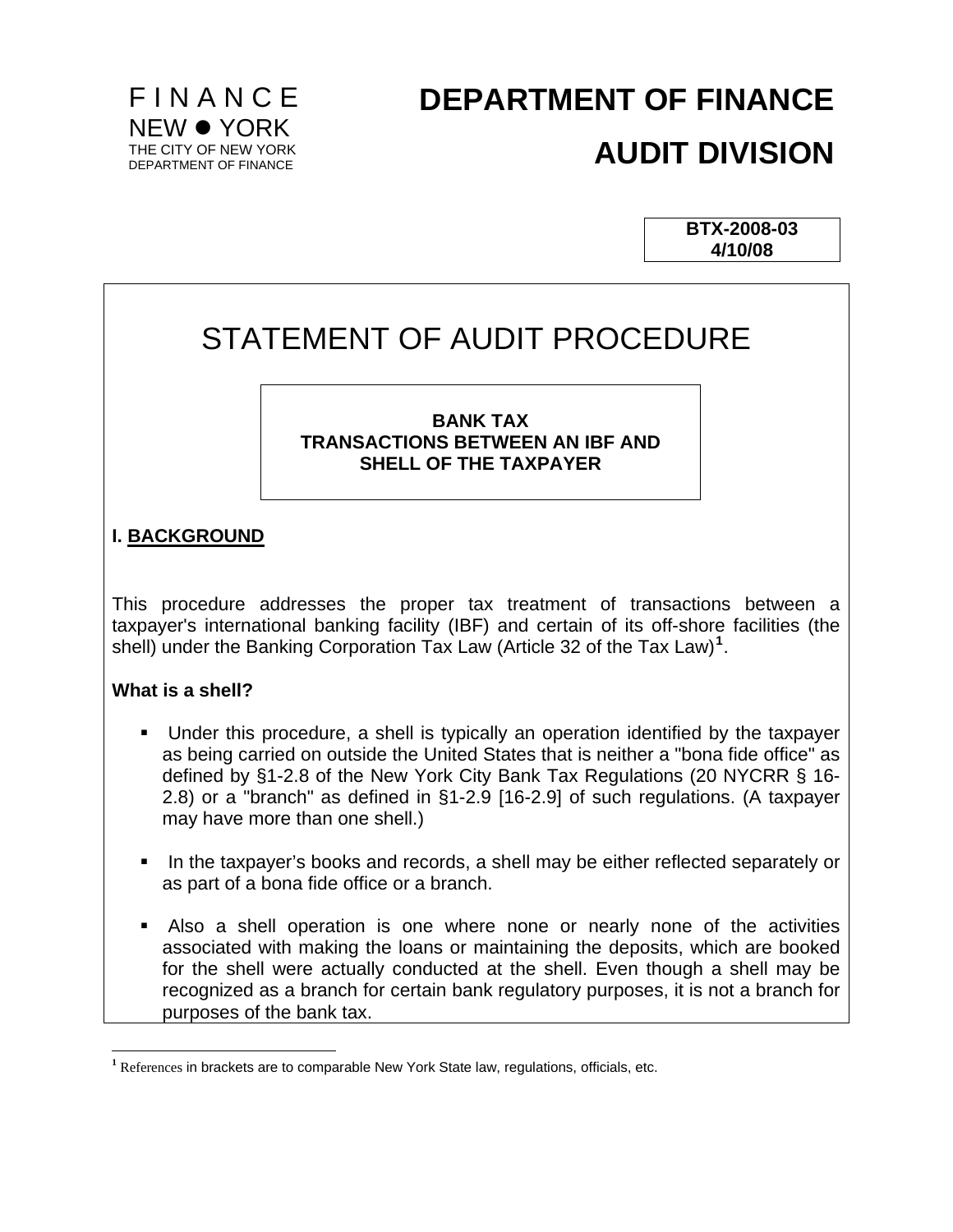Where the taxpayer makes the IBF modification provided in Administrative Code § 11- 641 (f) (Tax Law §1453 [f]), the issues are whether the transactions between the IBF and the shell generate eligible gross income and whether they constitute ineligible funding.

This statement of audit procedure addresses how this issue will be handled upon audit. This procedure, as an audit guideline, is being simultaneously issued by the Audit Division of the New York State Department of Taxation and Finance.

# **II. PROCEDURE**

- To determine whether an item of gross income of an IBF qualifies as eligible gross income, Finance needs to know, among other things, whether the gross income derived by the IBF is from making, arranging for, placing or servicing loans to foreign persons or from making or placing deposits with foreign persons.
- To determine whether a liability or other source of funds of an IBF constitutes ineligible funding, Finance must know whether the liability or other source of funds is not owed to or received from a foreign person.
- The term "foreign person" is defined in law. (Administrative Code, § 11-641 [f][8]; Tax Law, § 1453 [f] [8]). A "foreign branch of a domestic corporation (including the taxpayer)" is included within the definition of foreign person.
- Since a shell is not recognized as a branch for New York City [State] bank tax purposes, loans made by an IBF to a shell and deposits an IBF places with a shell do not generate eligible gross income. In addition, any liability or other source of funds an IBF receives from a shell constitutes ineligible funding. However, an auditor may, upon authorization, treat a shell as an extension of all of the branches (as such term is defined in regulations § 1-2.9 [20 NYCRR 16-2.9] of the taxpayer and use the following methodology in auditing a banking corporation.
- Under no circumstances shall the loans made by an IBF to a shell be netted against any liabilities or other sources of funds the IBF receives from the shell.

# **A. Permissible methods**:

**Situation #1**: A taxpayer has its home office in New York City [State], branches only in New York City [State], a shell and a New York IBF. The taxpayer has recorded on its IBF books transactions between the IBF and the shell.

**Permissible Method:** The shell may be treated as an extension of all the branches of the taxpayer. Since this taxpayer only has branches in New York City [State], the shell may be treated an extension of the New York City [State] branches. Transactions with the shell, therefore, are not treated as transactions with a "foreign Person" for purposes of computing the eligible gross income or the ineligible funding amount of the IBF under § 11-641 (f) of the Administrative Code [§ 1453 (f) of the Tax Law].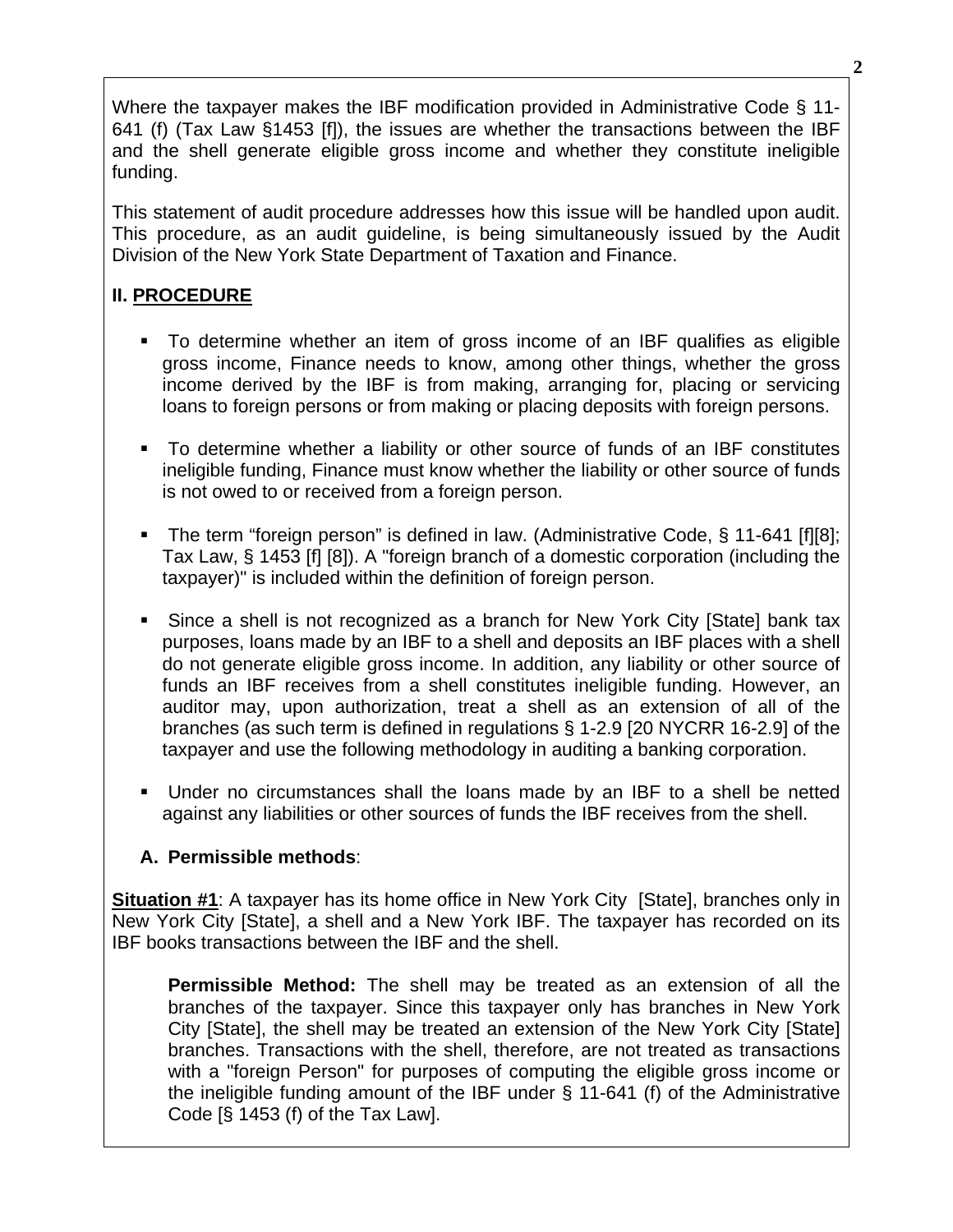**Situation #2:** A taxpayer has its home office in New York City [State], other branches in New York City [State], a London branch, a shell and a New York IBF. Such taxpayer has recorded on its IBF books transactions between the IBF and the shell.

**Permissible Method**: The shell may be treated as an extension of all the branches of the taxpayer. Accordingly, the taxpayer's shell may be treated as an extension of its New York City [State] and London branches.

Since the London branch qualities as a "foreign person" under Code § 11-641 (f) (§ 1453[f] of the Tax Law]) and the New York City [State] branches do not, only a portion of the transactions between the IBF and the shell may be treated as transactions between the IBF and a "foreign person". The amount of eligible gross income the IBF may have as result of income it receives from the shell from making, arranging for, placing or servicing loans, or from making or placing deposits with the shell may be determined by subtracting from the gross income the IBF receives from the shell an amount determined by multiplying all such income from the shell by the ineligible shell percentage.

The amount of ineligible funding the IBF receives from the shell may be determined by multiplying the amount of all liabilities and other sources of funds as defined in regulations, § 3-3.10 (b) [20 NYCRR 18-3.10 (b)] the shell places with the IBF, by the ineligible shell percentage.

The ineligible shell percentage is the average of three percentage:

- The ineligible shell receipts percentage
- The ineligible shell payroll percentage and
- Ineligible shell deposits percentage.

The ineligible shell receipts percentage is determined by dividing (1) the taxpayer's receipts allocated to its United States branches using the principles set forth in regulations, Subpart 4-6 [20 NYCRR 19-6] excluding: (a) any shell receipts; (b) the eligible gross income of the IBF; and (c) receipts which the IBF receives from the shell (2) by the taxpayer's total receipts excluding: (a) shell receipts; (b) the eligible gross income of the IBF; and (c) receipts which the IBF receives from the shell. The ineligible shell receipts percentage shall include only receipts, which are included in alternative entire net income for the taxable year.

The ineligible shell payroll percentage is determined by dividing (1) 100 percent of wages, salaries and other personal service compensation of the taxpayer's employee, except general executive officers, attributable to its branches in the United States using the principles set forth in regulations Subpart 4-5 [20 NYCRR 19-5] excluding any wages, salaries and other personal service compensation of the taxpayer's employees attributable to the shell or to the production of eligible gross income of the IBF by (2) the total amount of wages, salaries and other personal services compensation of the taxpayer's employees, except general executive officers, excluding the wages, salaries and other personal service compensation attributable to the shell or to the production of eligible gross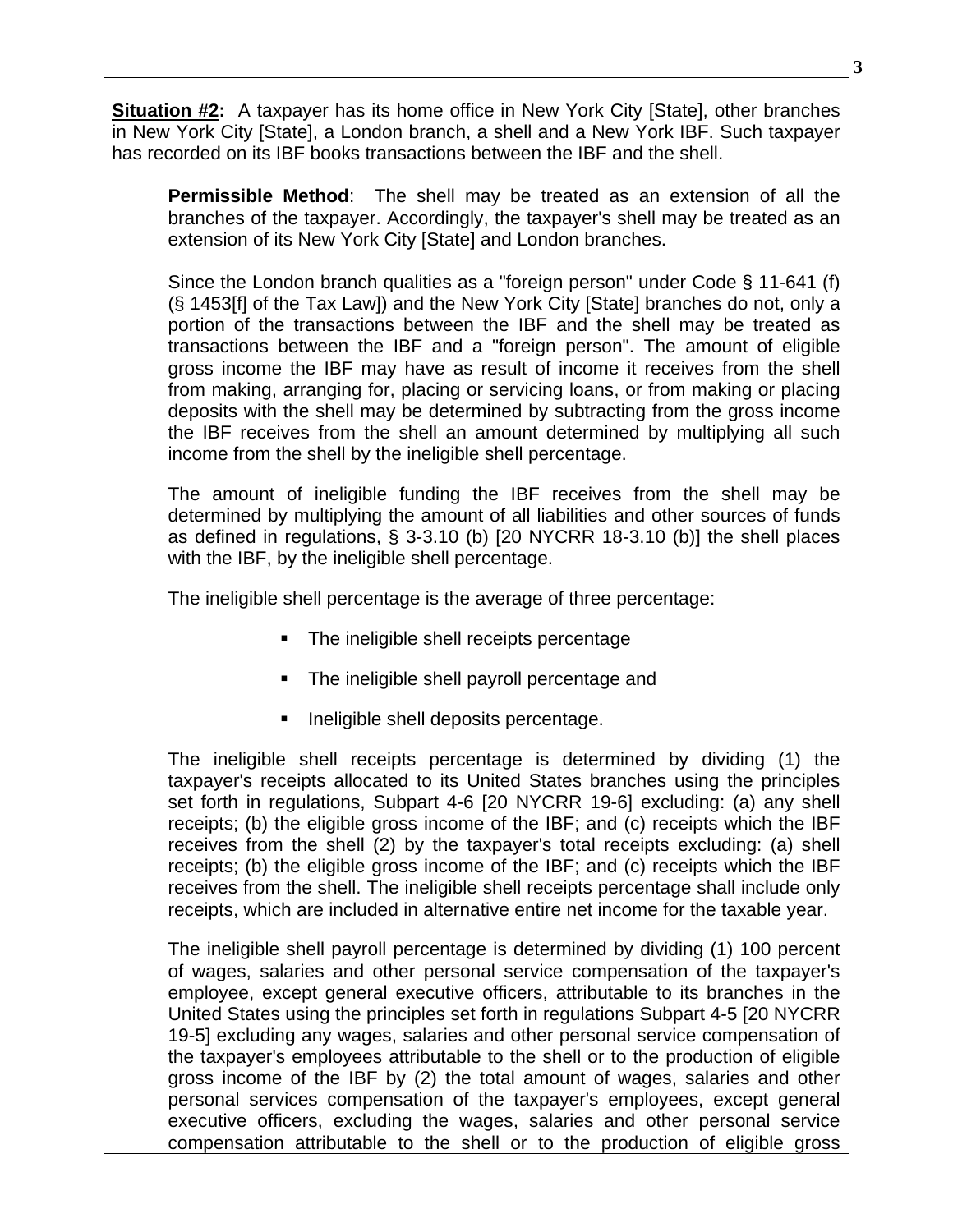income of the IBF.

The ineligible shell payroll percentage shall include only wages, salaries and other personal service compensation the expenses of which are included in the computation of alternative entire net income for the taxable year.

The ineligible shell deposits percentage is ascertained by dividing (1) the average value of the taxpayer's deposits maintained at its branches in the United Sates using the principles set forth in Regulations, Subpart 4-7 [20 NYCRR 19-7] excluding any deposits booked at the shell or at the IBF by (2) the average value of all the taxpayer's deposits maintained at branches excluding deposits booked at the shell or at the IBF.

The ineligible shell deposits percentage includes only deposits for which the expenses are included in the computation of alternative entire net income for the taxable year.

**Situation #3:** A taxpayer has its home office in a state other than New York, a branch in New York City [State], a shell and a New York IBF. Such taxpayer has recorded on its IBF books transactions between the IBF and the shell. The taxpayer has no branches outside the United States.

**Permissible method:** Same as situation 1.

**Situation #4**: A taxpayer has its home office in a state other than New York, a branch in New York City [state], a branch in London, a shell and a New York IBF. Such taxpayer has recorded on its IBF books transactions between the IBF and the shell.

**Permissible method:** Same as situation 2.

**Situation #5:** A taxpayer has its home office in Toronto, a New York City [State] branch, a shell and a New York IBF. Such taxpayer has recorded on its IBF books transactions between the IBF and the shell.

**Permissible method:** Same as situation 2 except the denominators of each factor shall be determined by computing alternative entire net income (Regulations, Subpart 3-4) [20 NYCRR 18-4] on a worldwide basis. If the taxpayer does not have worldwide receipts, payroll and deposit information maintained in substantial accordance with U.S. tax principles the auditor may, in his or her discretion, compute the ineligible shell percentage as follows:

> Divide (1) the amount of gross income which was effectively connected or treated as effectively connected [including income described in Internal Revenue Code, §884(d) (2) and/or 894 (a)] with the conduct of a trade or business within the United States using the principles set forth in Regulations, Subpart 4-6 [20 NYCRR 19-6] excluding: (a) gross income of the shell; (b) the eligible gross income of the IBF; and (c) gross income which IBF receives from the shell by (2) the taxpayer's gross income from all sources excluding: (a) gross income of the shell; (b) the eligible gross income of the IBF; and (c) gross income which the IBF